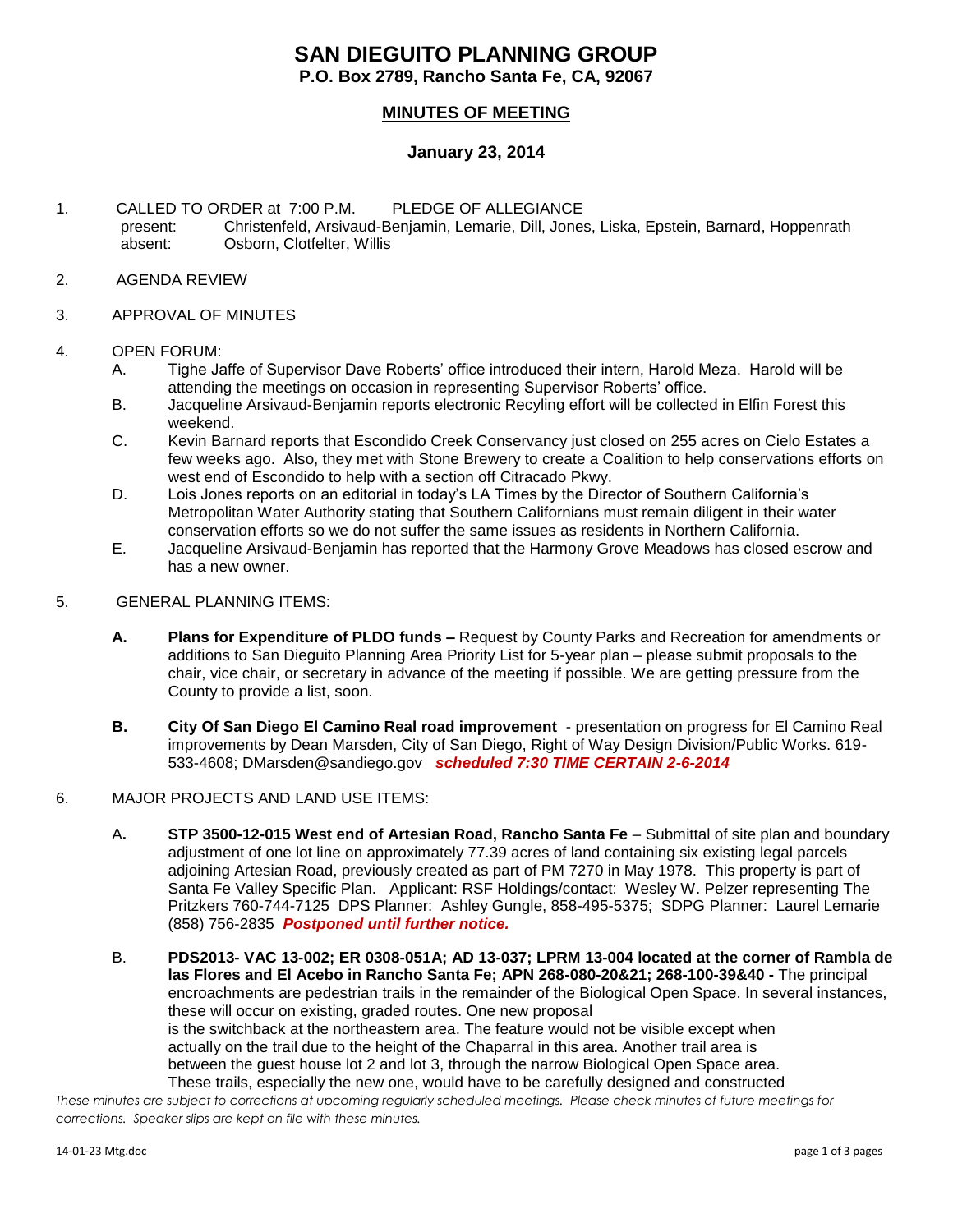since in some areas, the soil is very sandy and erosive. No horse use on the trails is contemplated since this would introduce high-nitrogen weeds into these preserve area. Applicant: Zain Rodriguez for TX-CA Holdings, LLC 619-325-6333; PDS Planner: Beth Ehsan 858-694-3103; SDPG Member: Laurel Lemarie 858-756-2835 *Postponed to 2-6-14*

- C. **SP13-001, GPA13-001, STP13-003, TM5575, REZ13-001, ER13-08-002 Eden Hills Valiano** located in Eden Valley at Mt. Whitney & Country Club Lane; APN#232-013-01,02,03, 232-020-55, 232-492-01, 232- 500-18thru23, 235-031-41 Request for tentative map approval, general plan amendment to accommodate the change in land use for a 5-neighborhood development. Applicant contact: Melissa Krause of Integral Communities, for Eden Hills Property Owner, LLC, 760-944-7511; County Planner: Beth Ehsan, 858-694-3103; SDPG Planner: Kevin Barnard 858-688-1700 *Postponed until further notice.*
- D. **PDS 2013 AD 13-044** located at 5315 La Glorieta, Rancho Santa Fe in Rancho Santa Fe. Proposal for as-built guest living quarters of 1,471 sf w/as-built loft of 265 sf and new covered porch of 40sf. APN 268- 111-09. Applicant: Max Wuthrich representing Pat & Candyce Miles 858-756-1788; PDS Planner: Emmet Aquino 858-694-8845; SDPG Member: Laurel Lemarie 858-756-2835 New owners have brought the unit up to code, and the project has been approved by RSF Art Jury.

**MOTION** by Laurel Lemarie to recommend approval as presented. Seconded: Christenfeld

- $Aves = 9$   $nos = 0$   $abstain = absences = 3$
- E. **PDS 2013 STP 13-027** located at Top O' the Morning Way & the Road to Rio, Crosby Estates lot #307. Site plan and D Designator for new 2-story single family home with pool and attached 4-car garage. APN 267-210-13-00, Applicant: Mark Radford representing Henry Matson, 760-432-0348; PDS Planner: Emmet Aquino 858-694-8845; SDPG Rep Ira Epstein 858-759-0255 *Postponed to 2-6-2013*
- F. **Chinese Bible Church Notice of Preparation –** Presentation on EIR process and question/answer session by Kristen Blackson, Environmental Coordinator, PDS 858-694-2019; SDPG Member: Bruce Liska 858-756-5391 Notice of Preparation deadline for comments is February 10, 2014. Ms. Blackson encourages all members of the audience as well as the Planning Group members submit their comments as they are affected by any and/or all of the Notice of Preparation for the EIR. She was very thorough in her explanations and encouragement to have everyone clearly define their concerns. Comments should be emailed to Ms. Blackson at [Kristin.blackson@sdcounty.ca.gov](mailto:Kristin.blackson@sdcounty.ca.gov) prior to the deadline. A link is on the County's website specifically for this project. Mark Thompson from TRS Consultants will be the organization preparing the EIR. Chair Liska will draft a response to the NOP and we will review at next meeting.
- G. **Minor deviation to approved site plan** located at 16625 Dove Cyn Rd., 4-S Ranch. Applicant: Jerry Murdock/Ultra Signs 619-520-2966; PDS Planner: Debra Frischer 858-495-5201; SDPG Planner: Don Willis *Postponed to 2-6-14*
- H. **PDS 2013 STP 13-030** located at 17505 Camino Brisa Del Mar in San Diego. Site plan for 4,732 sf twostory family home on 2.5 acres. APN 678-070-17 Applicant: Phil Gaitaud representing Robert Riddle; PDS Planner Melanie Tylke 858-694-3721; SDPG member: Chaco Clotfelter 858-342-3050 *Postponed to 2-6-14*
- I. **PDS2014 AD-14-004** located at 15032 Rancho Santa Fe Farms Rd, Rancho Santa Fe. Site plan for addition of tennis court with 8 lights, and 10 ft fence. APN 303-050-41-00. Applicant: Richard & Jennifer Kim 858-231-2933; PDS Planner Don Kraft 858-694-3856; SDPG Member Mid Hoppenrath 760-747- 1145. Conversation regarding the concerns of this project included a letter from a neighbor who, once aware of the location, was not concerned as long as the location is where it is planned. Additionally, lighting of the tennis courts are not encouraged.

**MOTION** by Mid Hoppenrath to recommend approval if the following conditions can be met: 1) reserve leach field is not infringed upon by the tennis court; 2) the lights meet the photoluminescence requirements as indicated by County ordinance and requirements, and that the lights have a timer so lights do not remain on when the courts are not in use; 3) The location of the tennis court does not change without additional review by the Planning Group, as is of concern of the neighbors. Seconded: Epstein

 $Aves = 9$   $nos = 0$   $abstain = 0$   $absent = 3$ 

*These minutes are subject to corrections at upcoming regularly scheduled meetings. Please check minutes of future meetings for corrections. Speaker slips are kept on file with these minutes.*